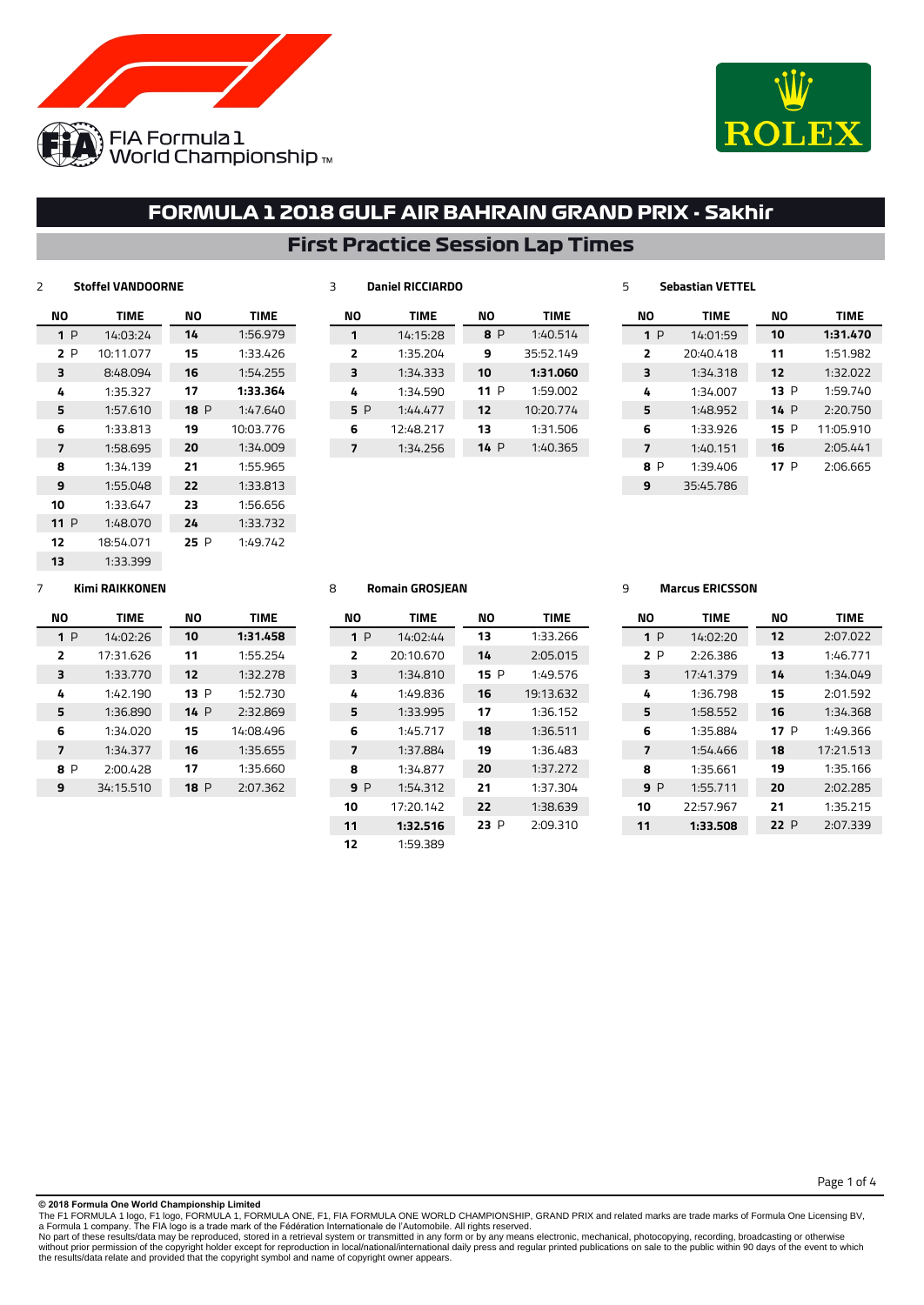



### **First Practice Session Lap Times**

| 10             | <b>Pierre GASLY</b>    |     |             | 11 |                | <b>Sergio PEREZ</b> |      |             | 14 |     | <b>Fernando ALONSO</b> |      |             |
|----------------|------------------------|-----|-------------|----|----------------|---------------------|------|-------------|----|-----|------------------------|------|-------------|
| ΝO             | <b>TIME</b>            | ΝO  | <b>TIME</b> | ΝO |                | <b>TIME</b>         | ΝO   | <b>TIME</b> |    | ΝO  | <b>TIME</b>            | ΝO   | <b>TIME</b> |
| $\mathbf{1}$   | 14:03:30               | 14  | 1:32.779    |    | 1P             | 14:03:21            | 14   | 1:37.487    |    | 1P  | 14:02:58               | 13P  | 2:11.579    |
| 2P             | 2:18.601               | 15  | 2:03.015    |    | 2              | 8:36.825            | 15   | 1:34.600    |    | 2   | 22:13.863              | 14   | 12:29.163   |
| 3              | 15:51.978              | 16  | 1:33.104    |    | 3              | 1:35.968            | 16   | 1:58.605    |    | 3   | 1:34.759               | 15   | 1:33.957    |
| 4              | 1:36.243               | 17  | 1:58.388    |    | 4              | 1:45.009            | 17   | 1:34.902    |    | 4   | 1:44.933               | 16   | 1:55.723    |
| 5              | 2:04.782               | 18  | 1:33.265    |    | 5              | 1:35.191            | 18 P | 1:48.198    |    | 5 P | 1:42.898               | 17   | 1:33.858    |
| 6              | 1:35.436               | 19P | 2:06.473    |    | 6              | 1:48.529            | 19   | 8:55.711    |    | 6   | 2:24.990               | 18P  | 1:45.421    |
| $\overline{7}$ | 2:04.414               | 20  | 13:42.505   |    | $\overline{7}$ | 1:35.231            | 20   | 1:43.954    |    | 7 P | 1:40.197               | 19   | 2:25.365    |
| 8              | 1:34.767               | 21  | 1:33.218    |    | 8              | 1:57.787            | 21   | 1:36.390    |    | 8   | 14:50.866              | 20   | 1:33.777    |
| 9              | 1:55.309               | 22  | 2:01.081    |    | 9              | 1:35.291            | 22   | 1:36.379    |    | 9   | 1:33.223               | 21   | 1:56.486    |
| 10             | 1:33.977               | 23  | 1:33.380    |    | 10 P           | 1:54.883            | 23   | 1:37.251    |    | 10  | 1:54.393               | 22   | 1:33.520    |
| 11P            | 1:50.293               | 24  | 1:52.291    | 11 |                | 33:39.511           | 24   | 1:39.344    |    | 11  | 1:33.396               | 23 P | 1:55.171    |
| 12P            | 2:26.686               | 25  | 1:35.496    | 12 |                | 1:33.662            | 25   | 1:35.840    |    | 12P | 1:53.146               | 24 P | 2:08.224    |
| 13             | 19:55.117              | 26P | 2:16.862    | 13 |                | 1:51.038            | 26P  | 2:09.357    |    |     |                        |      |             |
| 16             | <b>Charles LECLERC</b> |     |             | 18 |                | <b>Lance STROLL</b> |      |             | 20 |     | <b>Kevin MAGNUSSEN</b> |      |             |
| ΝO             | <b>TIME</b>            | ΝO  | <b>TIME</b> | ΝO |                | TIME                | ΝO   | TIME        |    | ΝO  | <b>TIME</b>            | ΝO   | <b>TIME</b> |

| NΟ     | <b>TIME</b> | NΟ  | <b>TIME</b> |
|--------|-------------|-----|-------------|
| 1P     | 14:02:03    | 11  | 1:56.552    |
| 2 P    | 7:36.885    | 12P | 1:38.702    |
| 3      | 13:07.008   | 13  | 23:21.381   |
| 4      | 1:36.704    | 14  | 1:34.140    |
| 5      | 1:50.484    | 15  | 1:51.509    |
| 6      | 1:35.530    | 16  | 1:34.103    |
| 7      | 1:54.794    | 17  | 1:43.769    |
| P<br>я | 1:59.539    | 18  | 1:34.966    |

 19:52.415 **1:33.278**

| ΝO  | <b>TIME</b> | <b>NO</b> | <b>TIME</b> | NO. | <b>TIME</b> |
|-----|-------------|-----------|-------------|-----|-------------|
| 11  | 1:56.552    | 1P        | 14:03:52    | 12  | 1:34.906    |
| 12P | 1:38.702    | 2P        | 2:37.719    | 13P | 2:01.134    |
| 13  | 23:21.381   | 3         | 11:26.852   | 14  | 13:47.593   |
| 14  | 1:34.140    | 4         | 1:35.074    | 15  | 1:33.379    |
| 15  | 1:51.509    | 5         | 1:54.240    | 16  | 2:02.087    |
| 16  | 1:34.103    | 6         | 1:35.000    | 17  | 1:38.522    |
| 17  | 1:43.769    | 7P        | 2:10.484    | 18P | 1:59.049    |
| 18  | 1:34.966    | 8         | 2:54.265    | 19  | 3:02.333    |
| 19  | 1:35.651    | 9         | 2:19.708    | 20  | 1:33.679    |
| 20P | 1:50.413    | 10        | 1:34.845    | 21  | 2:03.731    |
|     |             | 11        | 1:58.474    | 22P | 1:47.511    |

| NΟ             | <b>TIME</b> | NΟ   | <b>TIME</b> |
|----------------|-------------|------|-------------|
| 1P             | 14:02:04    | 11   | 2:03.393    |
| $\overline{2}$ | 22:17.706   | 12   | 1:49.424    |
| 3              | 1:35.366    | 13 P | 1:49.868    |
| 4              | 1:51.458    | 14   | 18:46.826   |
| 5              | 1:35.175    | 15   | 1:36.218    |
| 6              | 2:01.575    | 16   | 1:36.565    |
| 7              | 1:34.341    | 17   | 1:37.155    |
| 8 P            | 2:10.088    | 18   | 1:37.293    |
| 9              | 16:02.945   | 19 P | 1:46.759    |
| 10             | 1:32.971    |      |             |

Page 2 of 4

**© 2018 Formula One World Championship Limited**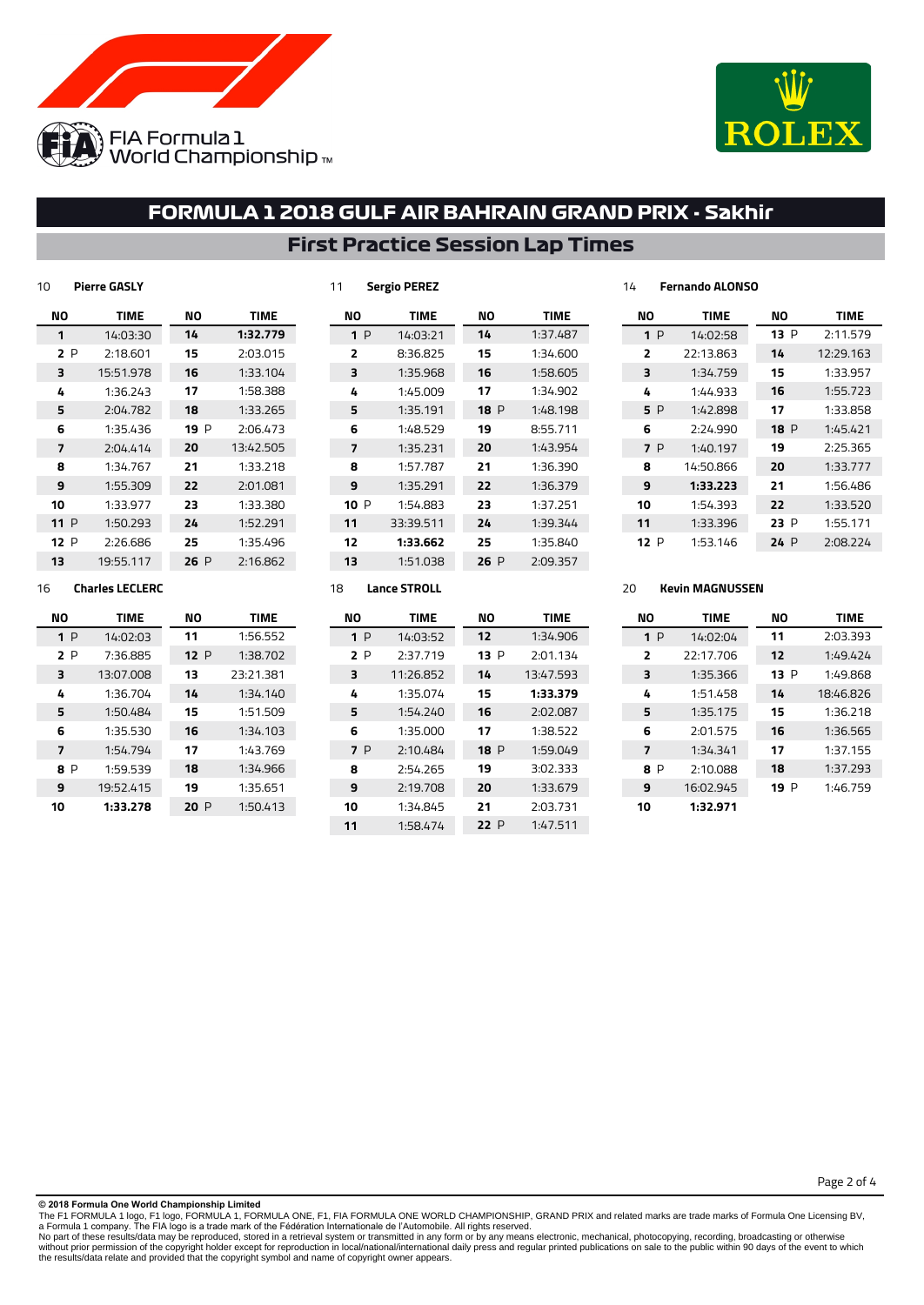



# **First Practice Session Lap Times**

#### **Nico HULKENBERG**

| NΟ             | <b>TIME</b> | NΟ          | <b>TIME</b> |
|----------------|-------------|-------------|-------------|
| 1P             | 14:06:38    | 10          | 1:33.383    |
| $\overline{2}$ | 22:05.761   | 11 P        | 2:06.293    |
| з              | 1:35.785    | 12          | 13:30.536   |
| 4              | 1:55.152    | 13          | 1:33.567    |
| 5              | 1:34.214    | 14          | 1:57.902    |
| 6 P            | 1:45.702    | 15          | 1:34.121    |
| 7              | 20:22.967   | 16          | 2:02.610    |
| 8              | 1:33.104    | 17          | 1:33.942    |
| 9              | 2:06.026    | <b>18</b> P | 1:42.616    |
|                |             |             |             |

| NΟ   | <b>TIME</b> | NΟ   | TIME      |
|------|-------------|------|-----------|
| 1P   | 14:03:30    | 15   | 2:03.284  |
| 2    | 16:53.321   | 16   | 1:34.170  |
| 3    | 1:44.767    | 17   | 1:57.212  |
| 4    | 1:36.569    | 18   | 1:34.373  |
| 5    | 1:49.097    | 19 P | 1:42.929  |
| 6    | 1:35.599    | 20   | 11:56.792 |
| 7    | 1:56.577    | 21   | 1:34.270  |
| 8    | 1:39.825    | 22   | 1:58.544  |
| 9    | 1:34.947    | 23   | 1:35.527  |
| 10P  | 1:44.619    | 24   | 1:52.428  |
| 11 P | 2:09.532    | 25 P | 1:37.452  |
| 12P  | 2:12.976    | 26 P | 2:21.113  |
| 13   | 17:06.732   | 27 P | 2:14.155  |
| 14   | 1:33.497    |      |           |
|      |             |      |           |

| NΟ                      | <b>TIME</b> | NΟ   | <b>TIME</b> |
|-------------------------|-------------|------|-------------|
| 1 P                     | 14:02:34    | 13   | 1:35.508    |
| $\overline{\mathbf{z}}$ | 7:29.194    | 14 P | 1:52.957    |
| 3                       | 1:35.687    | 15   | 39:24.354   |
| 4                       | 1:58.235    | 16   | 1:33.794    |
| 5                       | 1:35.210    | 17   | 2:00.599    |
| 6                       | 1:59.437    | 18   | 1:33.921    |
| 7                       | 1:34.868    | 19   | 2:04.768    |
| 8 P                     | 1:50.390    | 20   | 1:33.971    |
| 9                       | 9:17.250    | 21   | 2:11.451    |
| 10                      | 1:35.547    | 22   | 1:33.967    |
| 11                      | 1:52.143    | 23 P | 2:08.993    |
| 12                      | 1:35.072    |      |             |

### **Max VERSTAPPEN**

| NΟ | 'IMF     | NΟ  | liM⊩     |
|----|----------|-----|----------|
|    | 14:01:56 | 2 P | 7:19.366 |

### **Sergey SIROTKIN**

**Brendon HARTLEY**

| NΟ   | <b>TIME</b> | NΟ   | <b>TIME</b> |  |  |
|------|-------------|------|-------------|--|--|
| 1 P  | 14:02:23    | 16   | 1:34.012    |  |  |
| 2P   | 2:36.027    | 17   | 2:06.837    |  |  |
| 3    | 10:49.531   | 18   | 1:34.224    |  |  |
| 4    | 1:35.504    | 19 P | 1:52.852    |  |  |
| 5    | 2:00.832    | 20   | 7:45.164    |  |  |
| 6    | 1:35.871    | 21   | 1:37.560    |  |  |
| 7    | 2:03.966    | 22   | 1:37.554    |  |  |
| 8    | 1:35.289    | 23   | 1:37.423    |  |  |
| 9    | 2:04.127    | 24   | 1:37.859    |  |  |
| 10   | 1:35.217    | 25   | 1:38.194    |  |  |
| 11 P | 1:59.570    | 26   | 1:38.141    |  |  |
| 12 P | 2:18.271    | 27   | 1:39.208    |  |  |
| 13   | 27:11.640   | 28   | 1:38.700    |  |  |
| 14   | 1:33.467    | 29 P | 2:18.856    |  |  |
| 15   | 2:01.776    |      |             |  |  |

### **Lewis HAMILTON**

**Esteban OCON**

| NΟ  | <b>TIME</b> | NΟ   | <b>TIME</b> |  |  |
|-----|-------------|------|-------------|--|--|
| 1P  | 14:11:04    | 12   | 2:11.638    |  |  |
| 2   | 17:14.142   | 13 P | 1:50.355    |  |  |
| 3   | 1:33.041    | 14   | 17:22.438   |  |  |
| 4   | 2:05.738    | 15   | 1:36.356    |  |  |
| 5   | 1:32.532    | 16   | 1:36.831    |  |  |
| 6   | 2:17.700    | 17   | 1:39.122    |  |  |
| 7   | 1:32.540    | 18   | 1:37.259    |  |  |
| 8 P | 1:45.430    | 19   | 1:37.179    |  |  |
| 9   | 17:09.630   | 20   | 1:37.123    |  |  |
| 10  | 1:51.669    | 21 P | 2:13.443    |  |  |
| 11  | 1:32.272    |      |             |  |  |

Page 3 of 4

**© 2018 Formula One World Championship Limited**